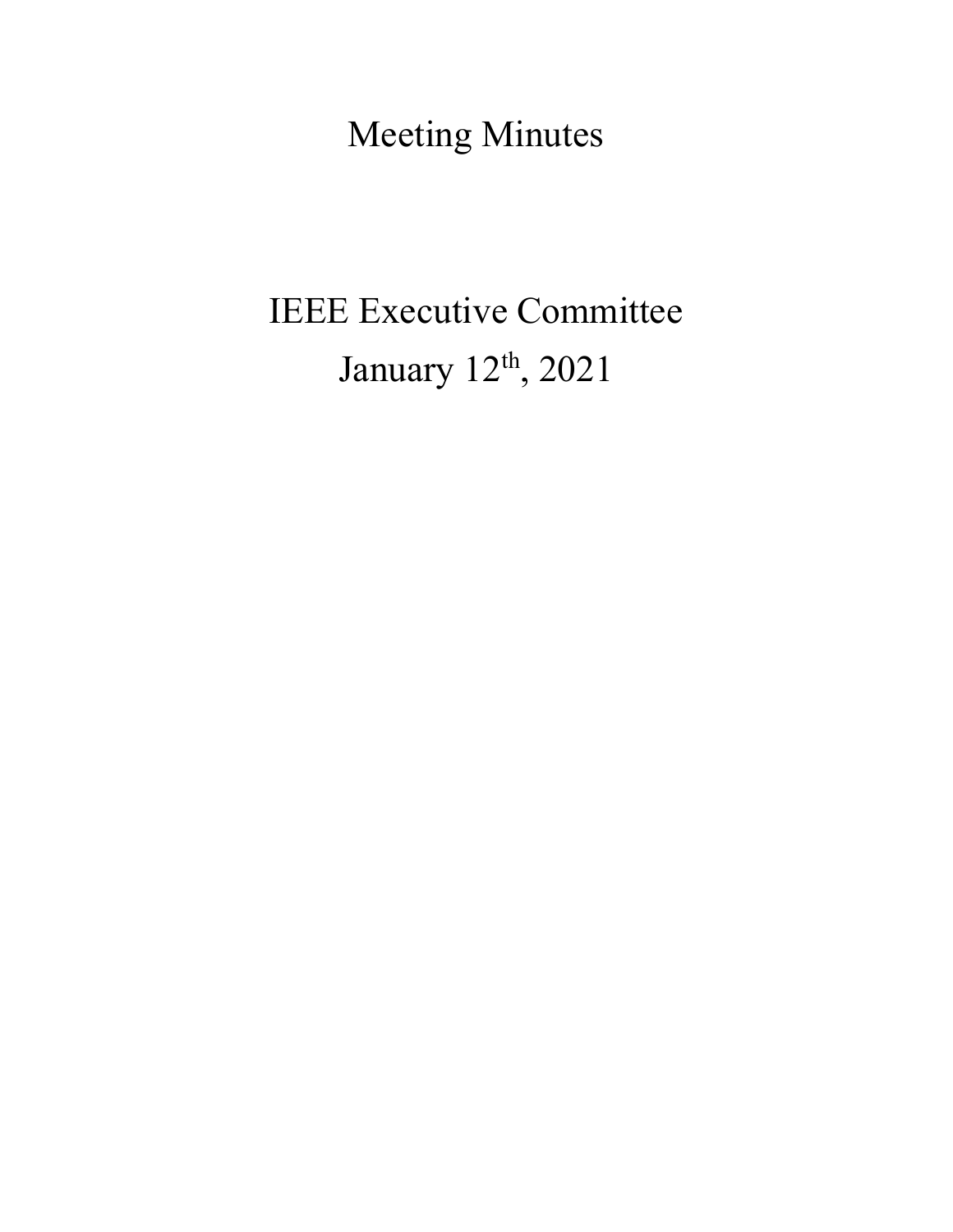

University of Saskatchewan IEEE Student Branch Meeting minutes for Jan 12, 2021 Page 2 of 6

## 1. CALL MEETING TO ORDER

Motion: Braeden Second: Leo

# 2. CALL FOR QUORUM

| <b>ABSENT</b> | <b>PRESENT</b>   | <b>POSITION</b>                   | <b>MEMBER</b>          | <b>SIGNATURES</b> |
|---------------|------------------|-----------------------------------|------------------------|-------------------|
|               | $\boldsymbol{x}$ | Chair*                            | Alexandria Shields     |                   |
|               |                  |                                   | (Lexie)                |                   |
|               | $\mathbf{x}$     | Vice Chair*                       | Jonathan Tu            |                   |
|               | $\mathbf{x}$     | Finance Director*                 | Rafeh Khan             |                   |
|               | X                | Academic Director*                | Devin Ramaswami        |                   |
|               | $\mathbf{x}$     | Social Director*                  | Leo Blocka             |                   |
|               | $\boldsymbol{x}$ | <b>Public Relations Director*</b> | <b>Austin Grismer</b>  |                   |
|               | $\boldsymbol{x}$ | McNaughton Director*              | Braeden Leisler        |                   |
|               |                  | <b>Illumination Director*</b>     | N/A                    |                   |
|               | $\mathbf{x}$     | Community Outreach Director*      | Nate Berzolla          |                   |
|               | X                | Grad. Banquet Director*           | <b>Riley Stevenson</b> |                   |
|               |                  | <b>Robotics Coordinator</b>       | N/A                    |                   |
|               | $\mathbf{x}$     | Discord Manager                   | Alex Bechtold          |                   |
|               | $\boldsymbol{x}$ | Grad. Student Rep.                | Logan Markewich        |                   |
| X             |                  | Second Year Rep.                  | Gedeon Isezerano       |                   |
|               | $\mathbf{x}$     |                                   | Hasin Raihan           |                   |
|               | $\mathbf{x}$     | Third Year Rep.                   | Alex Bechtold          |                   |
|               | $\boldsymbol{x}$ |                                   | Drew Johnston          |                   |
|               | $\mathbf{x}$     | Fourth Year Rep.                  | Dayne Gawley           |                   |
|               | X                |                                   | Dayton Haubrich        |                   |

\* Indicates Officer positions entitled to vote and compose the "Executive Committee".

Executive Meetings are only to be attended by Executive members, the Class Representative Committee and any non-Executive individual(s) invited by the Branch Chair for official purposes (Constitution Article 9, Section 2).

Quorum for any Executive meeting is two-thirds of the Executive. No motions can be passed without quorum. With quorum, all motions may be passed by simple majority vote (Constitution Article 9, Section 4).

# 3. Accept meeting minutes from last meeting

Motion: Jonathan Result: Pass Against: 0 Abstain: 0 For: 8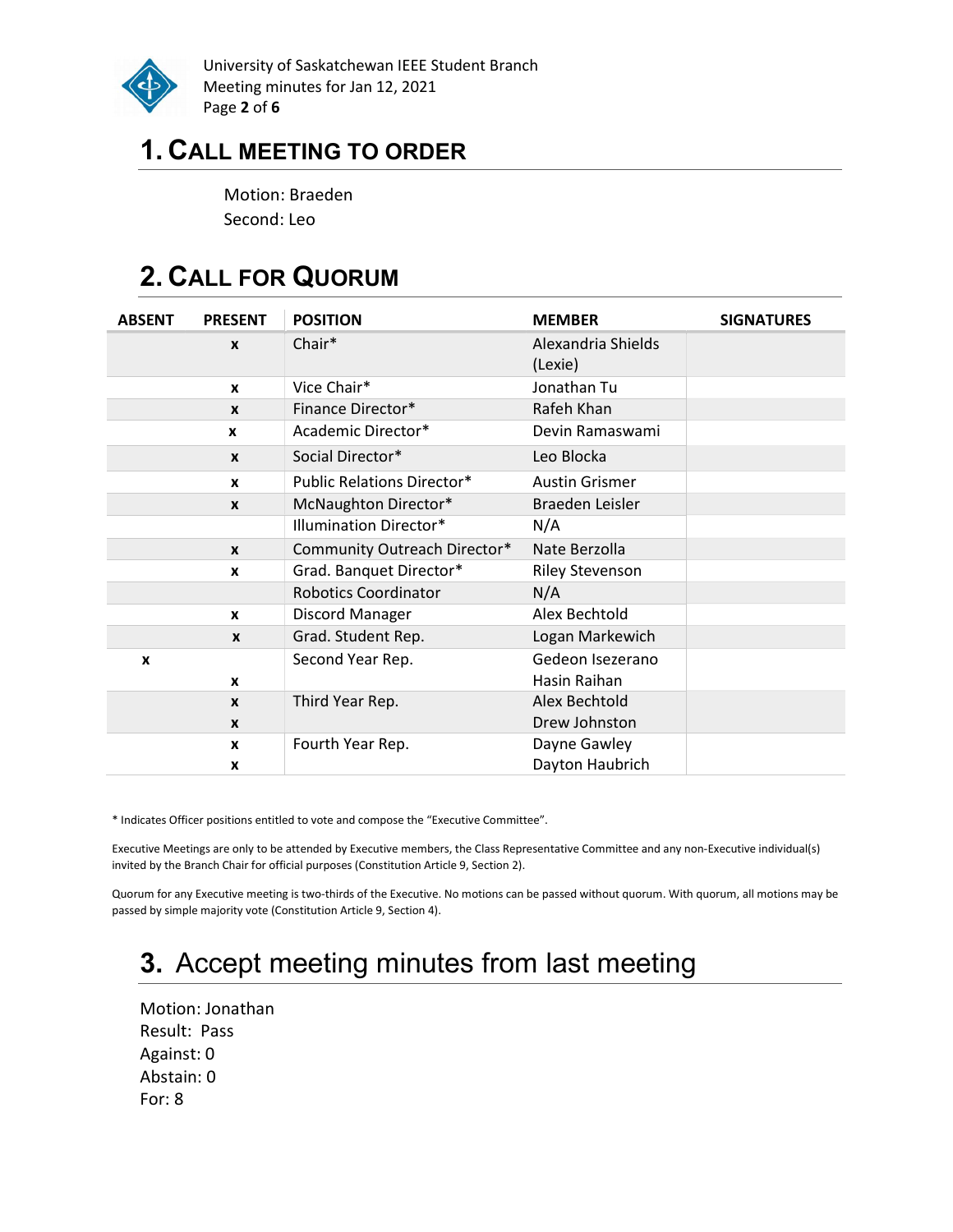

### 4. NEW BUSINESS

4.1. Executive Items

#### **Chair**

- **SESS Board of Directors meeting tomorrow**
- **Johanson meeting on Friday**
- **NSS meeting last week** 
	- $\circ$  Each discipline now needs to do a 3 hour lab to first year to show the first years what the disciplines are like
	- o IEEE communications (technology) chapter membership \$1
		- **Encourage everyone to get it**
- New Usask IEEE chapter Nano Technology
- Samia is trying to get a Women in Engineering (WIE) branch started in the IEEE
	- o Need three more members to get this started

#### Vice Chair

- **Updated the permissions for the reps on the google suite**
- Updated the exec photos on the website to be the same size
- **Will look into removing old emails from the google suite**

#### Financial Director

- Reimbursement to Lexie for Discord server boosts of \$71.55
	- o Motion: Braeden
	- o Result: Pass
	- o Against:0
	- o Abstain:0
	- o For: 8
- Reimbursement to Nate for Big Brother Big Sister basket gifts of \$196.64
	- o Motion: Leo
	- o Result: Pass
	- o Against:0
	- o Abstain: 1
	- o For: 7
- Reimbursement to Nate for Big Brother Big Sister Lego gifts of \$432.57
	- o Motion: Leo
	- o Result: Pass
	- o Against:0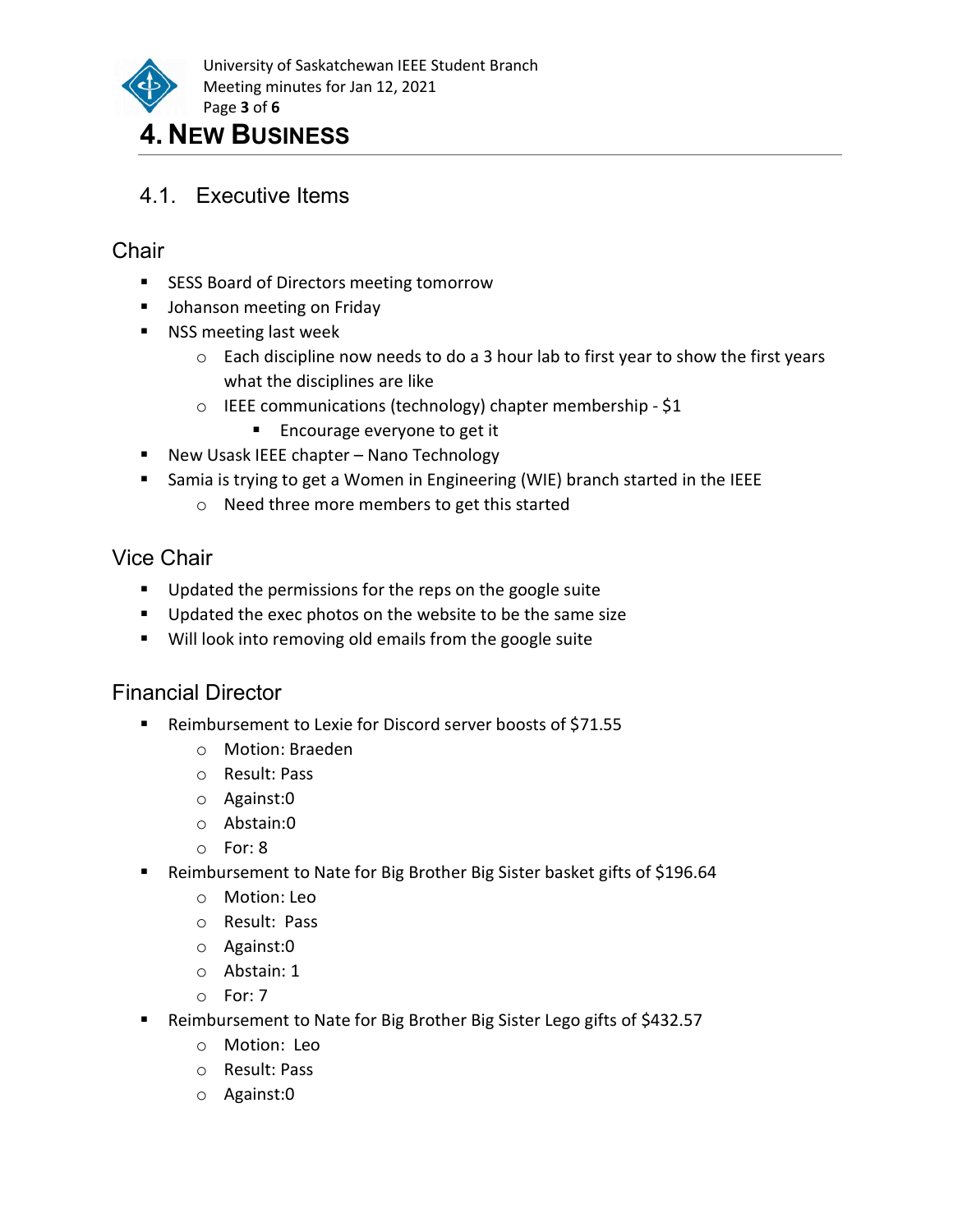

University of Saskatchewan IEEE Student Branch Meeting minutes for Jan 12, 2021 Page 4 of 6

- o Abstain: 1
- o For: 7
- **IFEE clothing should still be coming**

#### Academic Director

- **Putting together another survey for which classes need tutorials in term 2**
- **Pushing to increase the amount paid to tutors**
- **Looking to open facilities to promote private tutors**

#### Social Director

- Big Brother Big Sister event was good
- January End of the month
	- $\circ$  Jack box event plus other games
- February Trying to get the  $2^{nd}$  years involved
	- o Stardew valley game sessions
	- o Pairing games to get people to meet
		- **Portal**
- **Still need to contact Hose and Hydrant**

#### Public Relations Director

Raynier (PES) wants us to send an additional email for the photo contest

#### McNaughton Director

**Still locked out of McNaughton center** 

#### Illumination Director

- **TWO separate student groups have approached us in wanting to be apart of Illumination** 
	- o One possible speaker from each
- Can possibly get our own speaker and a speaker from the Nano Technology branch
- **Dayne will help with posters**
- **May have to be done in March (usually done in February)**

#### Community Outreach Director

- Got an email back from ICF
	- o Received \$200 from the event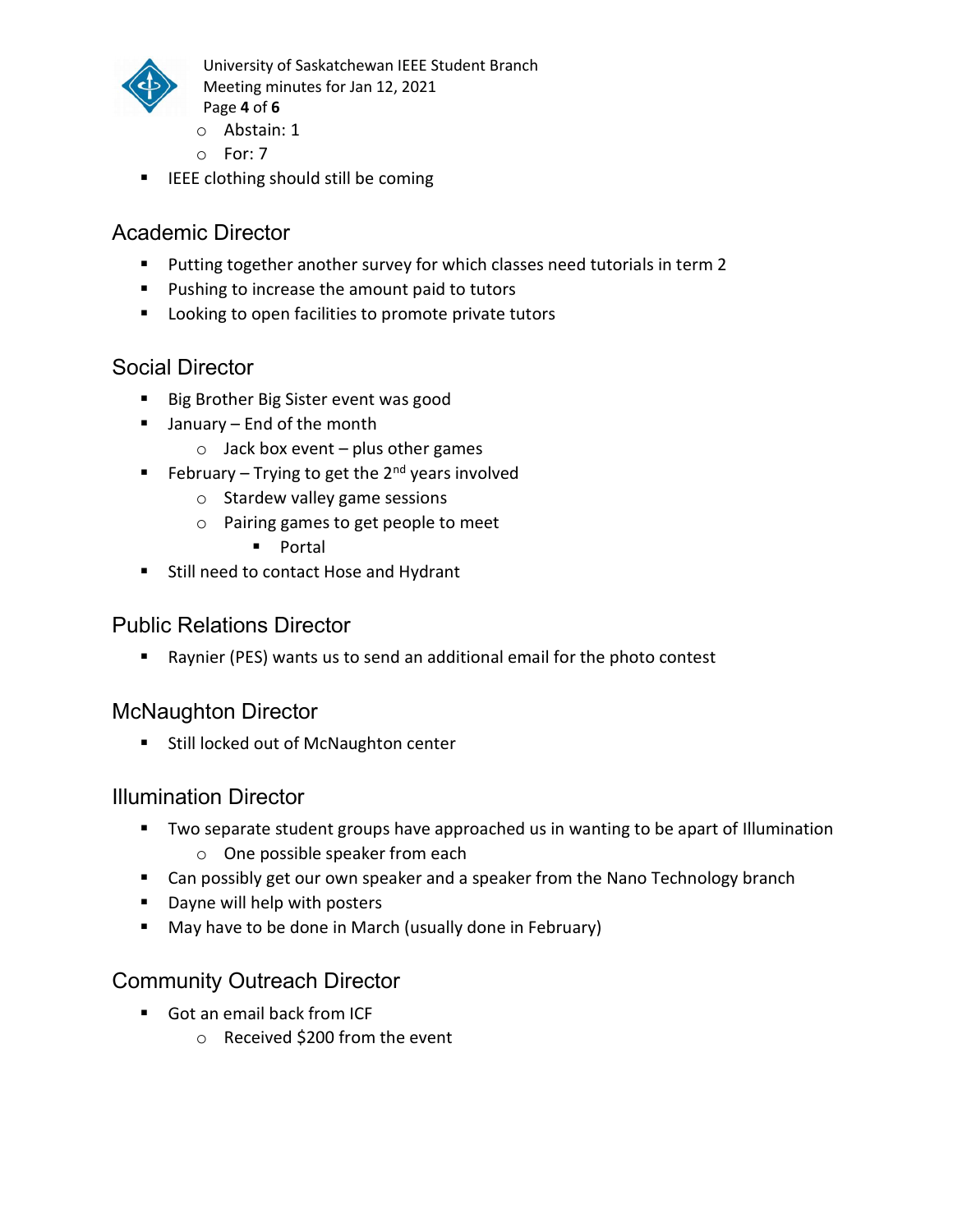

University of Saskatchewan IEEE Student Branch Meeting minutes for Jan 12, 2021 Page 5 of 6

#### Graduation Banquet Director

**Survey is ready to be sent out to anyone is graduating** 

# SPECIAL COMMITTEE ITEMS

#### Social Committee

• Movie night possibly Friday 29<sup>th</sup>

#### Discord Manager

At 192 members

# STUDENT REPRESENTATIVE COMMITTEE ITEMS

#### Graduate Student Representative

**Nothing to Report.** 

#### Second Year Representative

■ Nothing to Report.

#### Third Year Representative

■ Nothing to Report.

#### Fourth Year Representative

■ Nothing to Report.

# 5. DISCUSSION

- IEEE Exam bank
	- o Braeden and Jon will transfer the files to the newer IEEE website
	- o Reps will email profs to see if they are ok with us putting their exams in the exam bank

### CLOSING

1. Call meeting to close